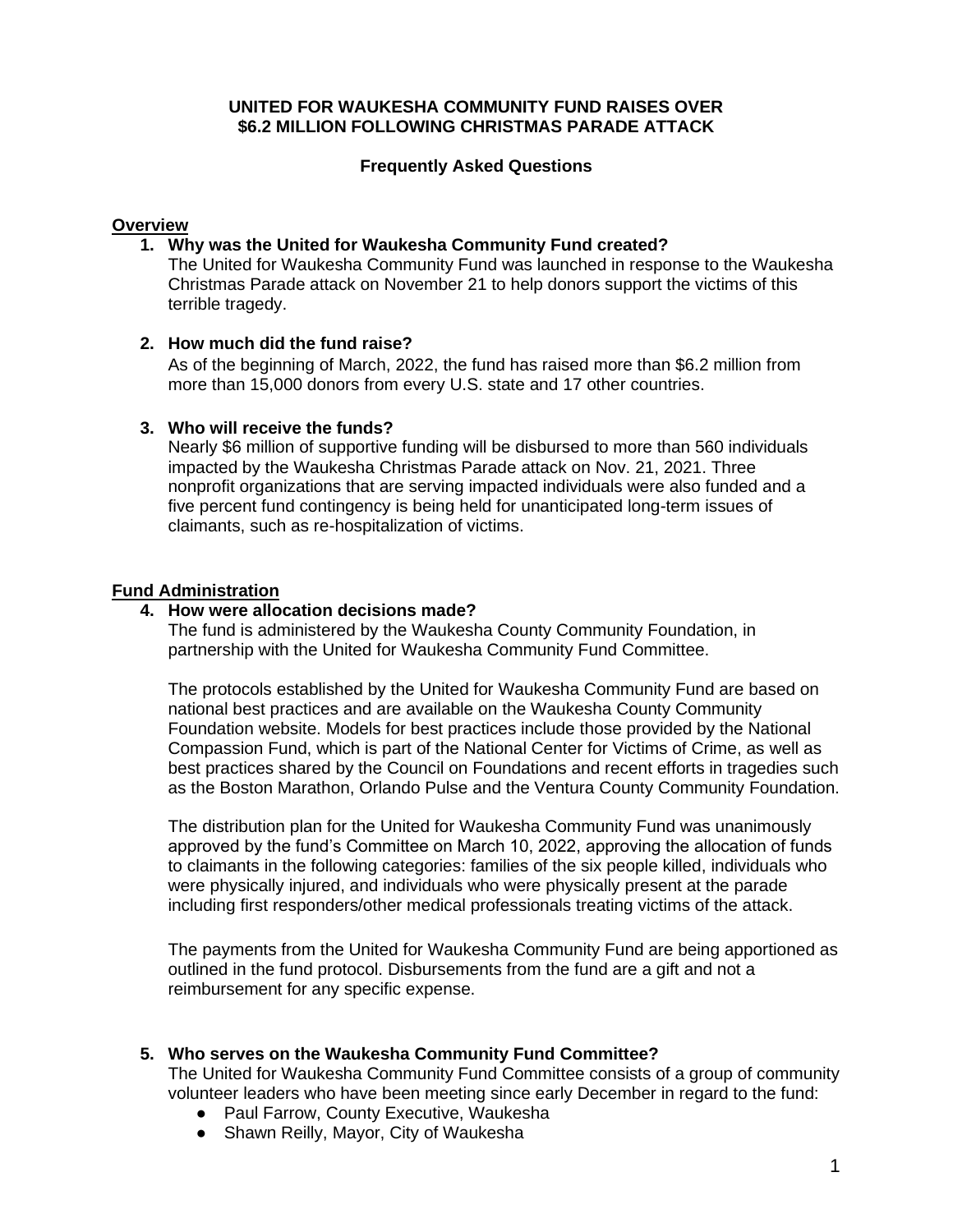- James Sebert, Ed.D, Superintendent, School District of Waukesha
- Ty Taylor, President & CEO, Waukesha State Bank
- Shari Campbell, Interim President & CEO, La Casa de Esperanza
- Karin Kultgen, MD, Waukesha County Physician (retired)
- James Moore, Director of Operations, Waukesha County Community Foundation
- Nicole Angresano, Vice President Community Impact, United Way of Greater Milwaukee & Waukesha County

# **6. What is the role of Waukesha County Community Foundation and United Way of Greater Milwaukee and Waukesha County in the United for Waukesha Community Fund?**

Waukesha County Community Foundation and United Way of Greater Milwaukee & Waukesha County joined together to launch The United for Waukesha Community Fund in response to the Waukesha Christmas Parade attack on November 21.

The Waukesha County Community Foundation is administering the United for Waukesha Community Fund for no fee. It is part of our commitment to our community we have faithfully served since 1999. United Way is our partner in this effort and has received no funding nor fees from the United for Waukesha Community Fund.

#### **7. Where can I find the United for Waukesha Community Fund protocol?** The United for Waukesha Community Fund protocol is available for public review [here](https://waukeshafoundation.org/wp-content/uploads/United-for-Waukesha%20Community-Fund-protocol.pdf) on the [Waukesha County Community Foundation website.](https://waukeshafoundation.org/united-for-waukesha-victim-resources/)

# **8. What outreach was done to make the claim process known?**

The Protocol and Claim Forms were disseminated to all known and registered victims and made available on the Waukesha County Community Foundation website and the United Way of Greater Milwaukee and Waukesha County website beginning December 10, 2021. The Fund Administrators worked directly with all claimants as requested to make sure that all claims were submitted by the deadline.

Optional face-to-face meetings were available at the claimant's request.

#### **9. Will this process be reviewed by a third party?**

After March 15, 2022 an independent review by independent auditors will begin. A report of findings will be made available to the public upon completion.

#### **Fund Disbursements**

#### **10. Who will receive disbursements?**

Supportive funding will be distributed to a total of more than 560 individuals impacted by the attack, including families of the six people who lost their lives, hospitalized individuals, injured individuals treated as outpatients, and individuals who were physically present at the parade as a parade participant, spectator or first responder.

In addition, three nonprofit organizations that are serving impacted individuals will receive a total of approximately \$59,400 among them, comprising less than one percent of total funds raised.

# **11. What criteria was used to guide specific allocations for individuals?** All processes and procedures were executed by the fund administrator. The fund is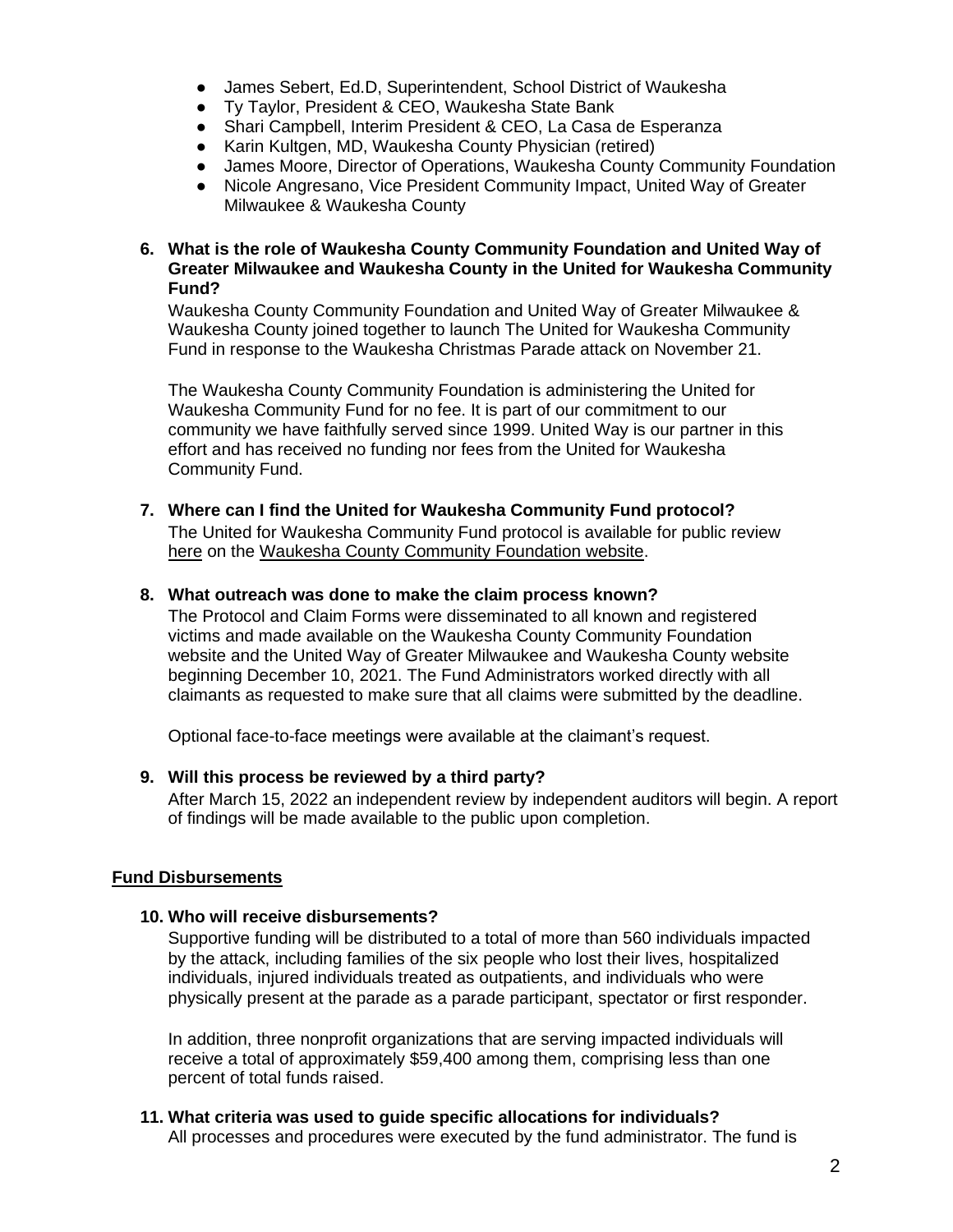administered by the Waukesha County Community Foundation, in partnership with the United for Waukesha Community Fund Committee as outlined in the [United for](https://waukeshafoundation.org/wp-content/uploads/United-for-Waukesha%20Community-Fund-protocol.pdf)  [Waukesha Community Fund protocol.](https://waukeshafoundation.org/wp-content/uploads/United-for-Waukesha%20Community-Fund-protocol.pdf)

# **12. What is the breakdown of fund allocations?**

- a. The families of the six people who lost their lives will receive a total of \$200,000 each, for a total disbursement of \$1,200,000.
- b. The 29 claimants who were hospitalized will receive a total of \$2,510,000, with individual disbursements depending on the length of hospital stay.
- c. The 37 claimants who were injured and treated as outpatients will receive a total of \$408,000 with individual disbursements depending on short- or long-term recovery.
- d. The 495 claimants who were physically present at the parade will receive a total of \$1,712,597 with individual disbursements depending on claimants' status as a parade participant, spectator, or first responder.
- e. Additionally, a private foundation that made a generous fund donation requested that part of its gift be allocated to nonprofit organizations directly serving the mental health needs of victims. Following a separate grant process, three organizations will receive a total of approximately \$59,400 among them, comprising less than one percent of total funds raised. These organizations include [Wisconsin Hero Outdoors,](https://wiherooutdoors.org/) [Family Service](https://www.fswaukesha.org/) and [Catholic Memorial.](https://catholicmemorial.net/)
- f. There is a 5% contingency being held for longer-term issues (such as a need for re-hospitalization) for the individuals who have already applied. That portion (\$310,000) will be completely spent down in January 2023 after the fund closes.

# **13. When will funds be disbursed?**

- a. The protocol, claim forms, and additional details were available on the WCCF website beginning on December 10, 2021.
- b. All individual death claims were processed as soon as the applications were received. All claims for those with physical injuries, those present at the Waukesha Christmas Parade, and first responders were processed during the application period between December 15, 2021 and February 28, 2022.
- c. Initial disbursements began in December 2021, and as of the end of February 2022, nearly \$1 million has already been sent in initial disbursements to the families of the six people killed, to those hospitalized, and to those treated as outpatients.
	- i. December 3, 2021: The first phase of distributions to the families of the deceased began. The initial payment amount was \$25,000 per victim.
	- ii. December 20, 2021: The first phase of distributions related to approved physical injury claimants began.
	- iii. January 5, 2022: The second phase of distributions related to individual death claims was processed.
- d. All remaining gifts will be sent via check by certified mail on a rolling basis beginning the week of March 14, 2022.
- e. There is a 5% contingency being held for longer-term issues (such as a need for re-hospitalization) for the individuals who have already applied. That portion (\$310,000) will be completely spent down in January 2023 after the fund closes.
- f. The fund will continue accepting donations through fund close on December 31, 2022, and the remaining funds will be distributed to claimants based on criteria outlined in the fund protocol by January 31, 2023.

# **14. Are all funds going directly to individuals and families impacted by the Waukesha parade attack?**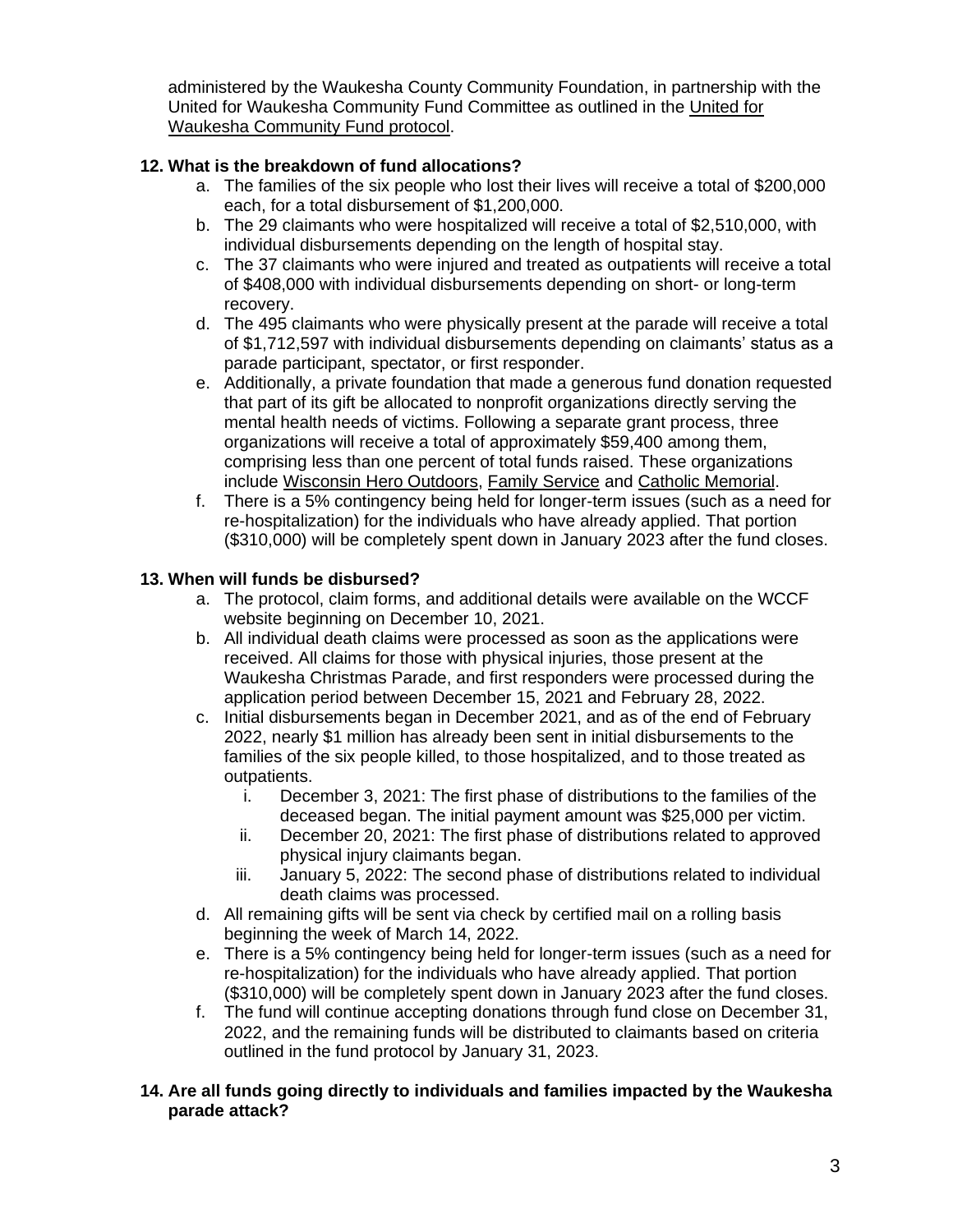Our commitment is to transparency and donor intent. 100% of donations from individuals are being distributed directly to individuals and families impacted by the Waukesha Christmas parade attack.

Additionally, a private foundation that made a generous fund donation requested that part of its gift be allocated to nonprofit organizations directly serving the mental health needs of victims. Following a separate grant process, three organizations will receive a total of approximately \$59,400 among them, comprising less than one percent of total funds raised. These organizations include [Wisconsin Hero Outdoors,](https://wiherooutdoors.org/) [Family Service](https://www.fswaukesha.org/) and [Catholic Memorial.](https://catholicmemorial.net/)

The \$59,400 to the nonprofits outlined above was allocated solely from a portion of the donation made by a private foundation, per their wishes.

# **15. Are claims still being accepted?**

The protocol, claim forms, and additional details were available on the WCCF website beginning on December 10, 2021. The deadline for submission of Claim Forms was February 28, 2022; claims for the United for Waukesha Community Fund are no longer being accepted.

# **16. When will approved claimants receive their check?**

Initial disbursements began in December 2021, and as of the end of February 2022, nearly \$1 million has already been sent in initial disbursements to the families of the six people killed, to those hospitalized, and to those treated as outpatients. All remaining gifts will be sent via check by certified mail on a rolling basis beginning the week of March 14, 2022.

**17. If someone submitted a claim that was approved, how will they be informed?**  If they have not already been contacted, the receipt of the funds via check by certified mail will include communication of their approval.

# **18. If someone submitted a claim that was ultimately not approved, how will they be informed?**

For the small number of submitted claims that were denied because they did not meet requirements as outlined in the protocol, Waukesha County Community Fund administrators are reaching out to inform these individuals directly.

#### **19. What is the status of the criminal case resulting from this tragedy?**

If you are a victim of this crime and wish to receive information and notification about the criminal case resulting from this tragedy, please contact Waukesha Victim Assistance at 262-548-7071, or [help4victims@da.wi.gov.](mailto:help4victims@da.wi.gov) If you have already been contacted by Victim Assistance, there is no need to contact Waukesha Victim Assistance again unless you have specific questions or concerns at this time.

# **20. What timeline has the United for Waukesha Community Fund Committee followed?**

- **a.** The protocol, claim forms, and additional details were available on the WCCF website beginning on December 10, 2021.
- b. Initial disbursements began in December 2021, and as of the end of February 2022, nearly \$1 million has already been sent in initial disbursements to the families of the six people killed, to those hospitalized, and to those treated as outpatients.
- c. The immediate priorities for initial disbursement were families who lost a loved one, and those persons who have received in-patient care.